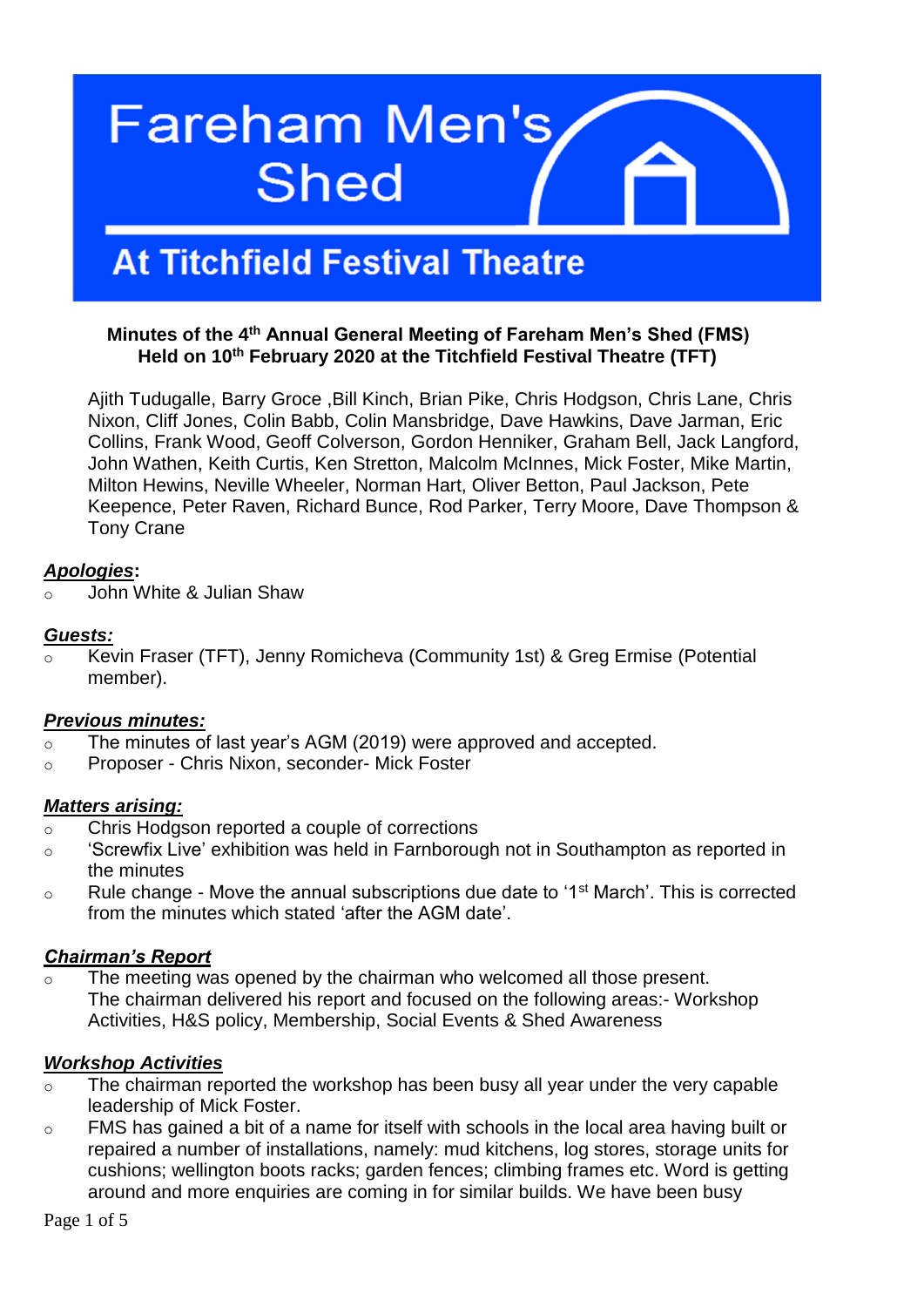elsewhere too with swift boxes made and supplied to Titchfield in Bloom, the repair and renovation of memorial public seating and other projects.

- o Our in-house production continued with making all sorts of interesting items to sell at the summer fairs and other events to raise funds for the Shed.
- o Thanks to all involved for their time and ingenuity.
- o Special thanks to Oliver for his tireless work in making the instrument called Kalimbas (locally named the plinky plonks) and wooden football rattles.The Kalimbas are used to support autism both locally and further afield.
- $\circ$  We recently found another use for the rattle, used at the Southern Area Mens Shed Network gathering to call the meeting to order !!
- o Special thanks too to Rod and his small team of strippers, who regularly break defunct items down to retrieve scrap and then selling on to obtain funds for the Shed.
- o Garage clearances took place on a regular basis.
- o Thank you to those who have devoted their time and transport to collect,sort and prepare items for re-sale.
- o Chris Nixon and many members continue to make good use of the the 3-D printer, to make parts for the workshop and their hobbies. It's proving to be a very useful solution to a problem we didn't know we had !!

# *Health & Safety*

- o H&S remains one of the key areas for FMS.
- o A copy of our H&S policy is on display in the Shed.
- $\circ$  A reminder that anyone who wishes to work in the shop alone needs to have signed the disclaimer.
- o John Wathen has introduced a PAT testing and registration regime for our workshop equipment which is kept up to date.
- o Hampshire fire and rescue have inspected our premises and their suggestions for improvement have been acted upon. Following their advice we will also be holding regular fire drills.
- o Regular clean-ups were organised for general maintenance of the workshop and machinery. Thank you to all those members who have taken on the task over the last 12 months.

### *Membership*

- o Membership currently stands at 61 with a waiting list of 8.
- o We currently have a cap on membership, which we hope will be temporary.The reason for the cap is over-crowding in the the limited space in the workshop. Simply put, there are days when the number of people active or watching in the workshop is pushing the boundaries of safety. Until we, as a group, can sort out some mutually agreeable way of limiting the numbers at any one time, we cannot increase our membership. We do not want to do this by rules and regulations if we can help it. It is much better to find a solution by co-operation between ourselves as to when in-house activities and or personal projects, are carried out to spread the load.

# *Activities*

- o Tony Crane is back in the saddle and has organised a series of social trips which have been enjoyed by both members and family. The trip to Fontwell Races was reported as extremely enjoyable and profitable with many members returning home winners.Tony is always looking for least 16 people to attend so we can get group discounts and even arrange for a minibus or coach.
- o At the recent Southern Area Network meeting hosted by FMS, Tony extended the invitation to social events to other Sheds to build up the numbers and promote fellowship within the area.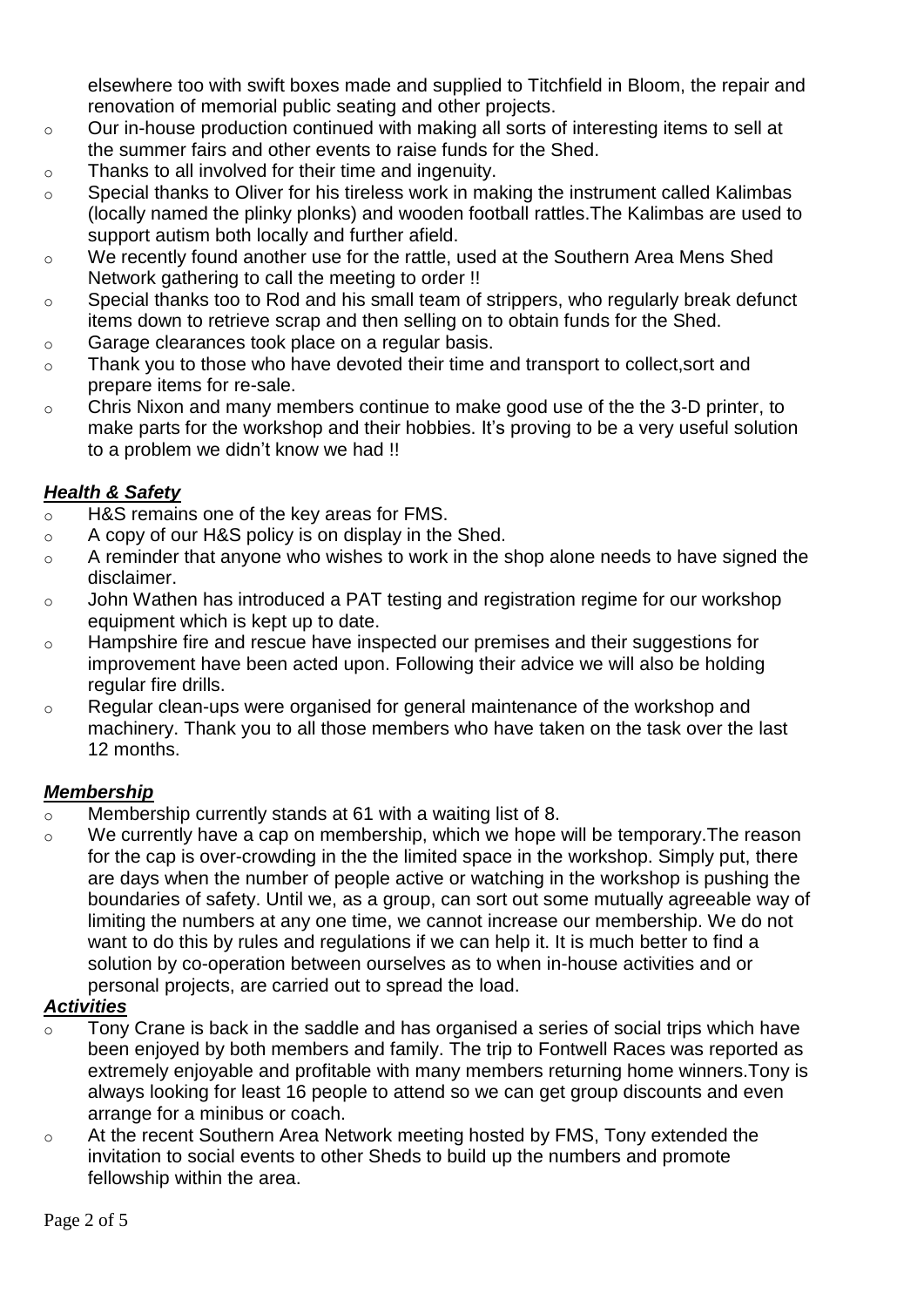- o Chris Hodgson organised a very sucessful and well supported Macmillan coffee morning this year. Our thanks to Kevin (TFT) for the loan of the Great Barn for this event.
- o The Christmas Bash at Fareham Snooker Club was very well attended and we could have fed several Sheds with the spread of food that was contributed by the members.
- o Training for members on the workshop machinery continues and remains a condition for using the machines. Members cannot use machines without being trained and signed off by the trainer.
- o There is an upcoming course on iPads organised by Chris Nixon as well as a basic course on design for the 3-D printer. If anyone is interested speak to Chris.

#### *Sales*

 $\circ$  Items obtained by donations and garage clearances which are surplus to our requirements are sold to members or on e-Bay. Our thanks to Richard Bunce and Colin Babb for their time and effort over the last 12 months in handling and organising the process of external sales and collections

### *Raising Shed awareness*

- FMS had a very successful Wallington Fete and Stubbington Fayre with glorious Summer sun. It was especially good to see so many members turn up and help on the stand.
- o The 1 Community showcase at Ferneham Hall, again a good position by the doors which generated plenty of interest.
- o FMS attended the Titchfield Community Association awards evening, where we received an award for the swift boxes.
- o HSBC pop-up stands in Fareham promoted interest in the Shed and we achieved good sales.
- o Recently, we had a visit from Hampshire County Councillor Peter Latham. It was his first time at the Shed and he was visibly impressed with the facilities we have built.Peter was very complimentary on the amount of work FMS carries out in the community and with the social support aspects of our Shed.
- o We hosted the Southern Area Men's Shed Network meeting last week. Many thanks to Kevin (TFT), for the use of theatre facilities. Thanks too, to members who contributed food, gave presentations, helped serve tea and coffee or just showed guests around. It was much appreciated by the other Shedders who attended. It showcased our Shed to the wider Shed community and we fielded a lot of questions on how we formed and how we operate. The network meetings are a great forum for raising questions and gathering information from a wide range of Shedders.
- o We now have an active Facebook page as well as a website thanks to Chris Nixon. Please take the opportunity to visit and to share,comment or post.
- o A request from Chris Nixon:If you are involved in any 'Shed' project, please send a short note to Chris describing the project with either photographs and or video clips.This will be posted on our media forums to promote the Shed and raise awareness of who we are, and what we are about. Any questions about format please contact Chris.

### *Treasurer's Report*

o Chris produced a detailed accounts sheet (see appendix a) which was circulated to all members present. He went on to explain the major entries on monies received and expenses incurred during the year. He thanked Brian Pike and Colin Mansfield for auditing the books. They both did a thorough job resulting in finding two minor errors which was corrected immediately.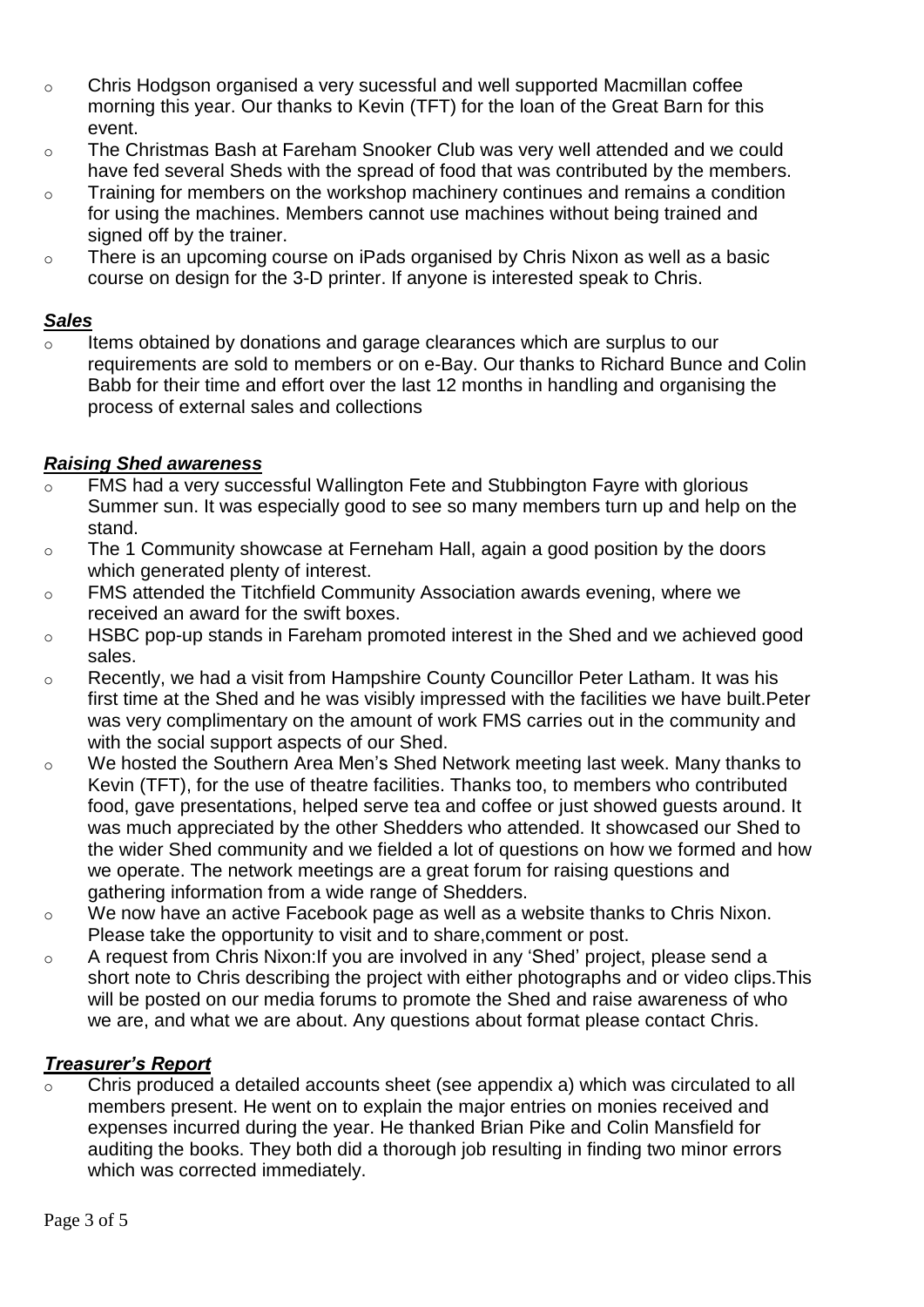- o E-bay sales were down in 2019, as we had less items to sell. Never the less income received from refurbished and surplus items are still a valuable source of income. Items produced in-house and sold at fayres, community events and pop up stands were up compared to the previous year.
- o Rod Parker and his team were also thanked for recovering scrap and selling on to bring in income.
- o Chris reported, the biggest disappointment is that he is still processing the 'Gift Aid' rebate from HMRC, as the process is proving more difficult and time consuming than expected.
- o The Shed's charity events- the MacMillan Coffee morning was held at the Great Barn and raised just under the target of a £1000.Members were encouraged to enter a cake baking competition, which proved competitive and fun.It was a fantastic event and well supported by members, family and friends.
- o This year the 'Shed' supported a local charity at Christmas and contributed £100 to a local church, organising Christmas hampers and school Holiday lunch fund for less well off families in the local area.
- o Fund raising: Chris reminded members that fund raising is not just one person's job and encouraged members to look out for schemes in supermarkets, local businesses, newspapers and companies members might know of, or used to work for.
- o Members voted to accept the finance report for 2019.
- o Geoff Colverson proposed it and seconded by Gordon Henniker . All members were in favour of accepting the report.

# *Update on the Future Plans of the Titchfield Festival Theatre by Kevin Fraser (TFT):*

- Kevin reported, another year has passed, and progress on the expansion of the theatre has been painfully slow. It is still the plan to purchase next door and re-locate the 'Shed' within the premises. Parking continues to be a problem, however Kevin is hopeful with improvements to the field next to the Theatre he will satisfy the objectors and will be able to secure it for additional parking.
- o Kevin confirmed he has leased additional space for storing theatre props and in the next few weeks the props will be moved to the new storage premises.
- o He also said there were changes in the management structure of theTheatre with the emphasis on ensuring conformity to H&S regulations.
- o He also reported he paid a deposit for purchasing two electric minibuses and stated that the they may be available for use by the 'Shed'
- o Kevin confirmed that discounted tickets are available to members of FMS

### *Supporting a Chosen Charity:*

- o The trustees put forward to the membership the idea of supporting a charity on an annual basis. Following discussions from the floor, the following was agreed:
- o To Support a local charity
- o November's Tea & Coffee money to be donated to the charity.
- o Members will be asked to put forward suggestions for the recipients of the funds.
- o A vote will be taken at the October monthly briefing to choose the charity.

### *Elections of Trustees:*

- $\overline{\circ}$  Under the rules of the CIO, 1/3<sup>rd</sup> of the number of trustees of the Shed must stand down at the AGM.
- o Three trustees stood down but only two agreed to stand again and were re- elected.
- o Tony Crane Proposed by Chris Nixon, Seconded by Peter Raven -Votes 36 for 0 against